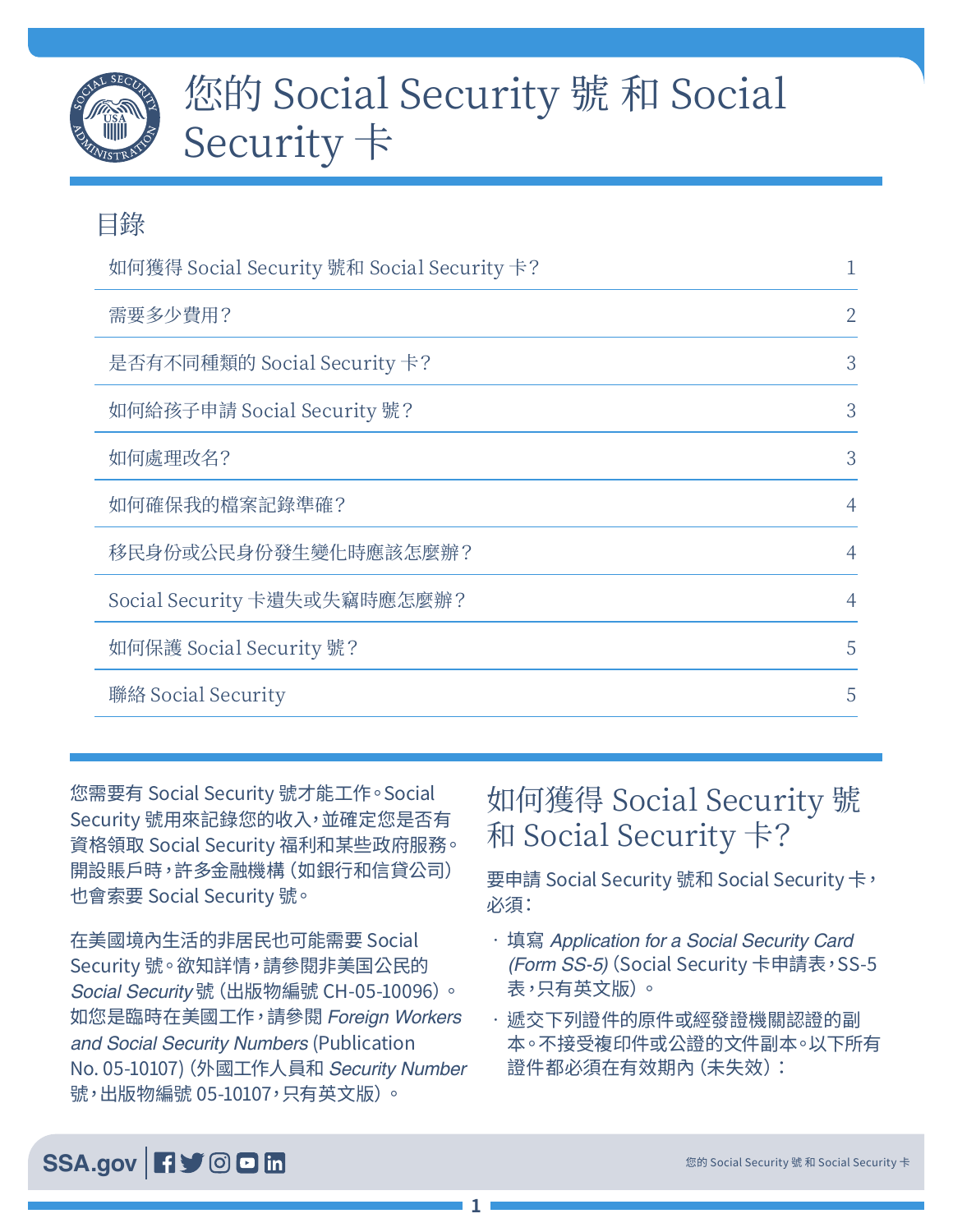- <span id="page-1-0"></span>—美國的公民身份或移民身份【包 括 Department of Homeland Security(DHS,英文首字母縮寫)(美國國 土安全部)簽發的在美國工作的許可】。
- —年齡。
- —身份。

可將填妥的 Social Security 卡申請表(SS-5 表) 和所有證件寄給[當地 Social Security 辦事處](https://secure.ssa.gov/ICON/main.jsp)( 只有英文版)。

年滿 12 歲者初次申請 Social Security 號和 Social Security 卡時,即使由家長或監護人代表 簽署申請表,本人也必須親自接受面談。

公民身份或移民身份:只接受某些證件作為美國 公民身份證明,包括美國出生證、美國護照、歸化 入籍證或公民證。Social Security 會要求非美國 公民提供現有美國移民身份證件,可接受的文件 包括:

- Form I-551,*Permanent Resident Card*(I-551 表,永久居留卡)(綠卡,包括可機讀的移民簽 證及未失效的外國護照)。
- I-94,*Arrival/Departure Record*(入境/離境記 錄)及未過期的外國護照。
- I-766,*Employment Authorization Card*(EAD, 英文首字母縮寫,即工作許可)(就業授權卡)。

外國留學生必須出示更多的證件。欲知詳情,請 參閱 *[International Students and Social Security](https://www.ssa.gov/pubs/EN-05-10181.pdf)  Numbers* [\(Publication No. 05-10181](https://www.ssa.gov/pubs/EN-05-10181.pdf))(國際留學 生和 *Social Security* 號,出版物編號 05-10181, 只有英文版)。

年齡:如在美國出生,則需出示美國出生證(如 有,則必須上交)。如果沒有出生證,可接受下列 證件之一:

- 5 歲之前製作並顯示出生日期的宗教記錄。
- 美國醫院存檔的出生記錄。
- 護照。

如在外國出生,則需提供外國出生證(如有或能在 10 個工作日內獲取)。如果無法獲取,可能可以接 受外國護照和以下證件之一:

- I-551,Lawful Permanent Resident Card(合 法永久居民卡)。
- · I-94, Arrival/Departure Record (入境/離境 記錄)。

**身份:**僅接受某些證件作為身份證明。可接受 的證件必須在有效期內的(未失效),並載明您 的姓名、身份資訊並最好載有您的近照。Social Security 會要求提供美國駕照、州政府簽發的非 駕照身份證或美國護照作為身份證明。如果沒有 要求的特定證件,會要求查驗其他證件,包括:

- 僱員工作證。
- 學生證。
- 健康保險卡(非 Medicare 卡)。
- 美國軍人身份證。
- 收養判決書。
- 壽險保單。
- 結婚證件(僅用於改名)。

所有證件均須是原件或經發證機關認證的副本。 不接受文件的影印件或公證副本。但一份文件可 用於兩個目的。例如,可將美國護照用作公民身份 證明及個人身份證明。另外,也可將美國出生證用 作年齡證明及公民身份證明。但是,必須提供至 少兩份單獨的文件。

收到所有的資料並與頒發機關驗證了證明文件 後,就會將您的 Social Security 卡馬上寄給您。

#### 需要多少費用?

申請辦理 Social Security 號和 Social Security 卡完全免費。如有人企圖向您收取申請辦理 Social Security 號或 Social Security 卡的費用, 請牢記:Social Security 的這些服務完全免費。 如有人企圖向您收費,可在*<https://oig.ssa.gov>*( 只有英文版)網站上向 Office of the Inspector General(監察長辦公室)舉報。

您的 Social Security 號 和 Social Security 卡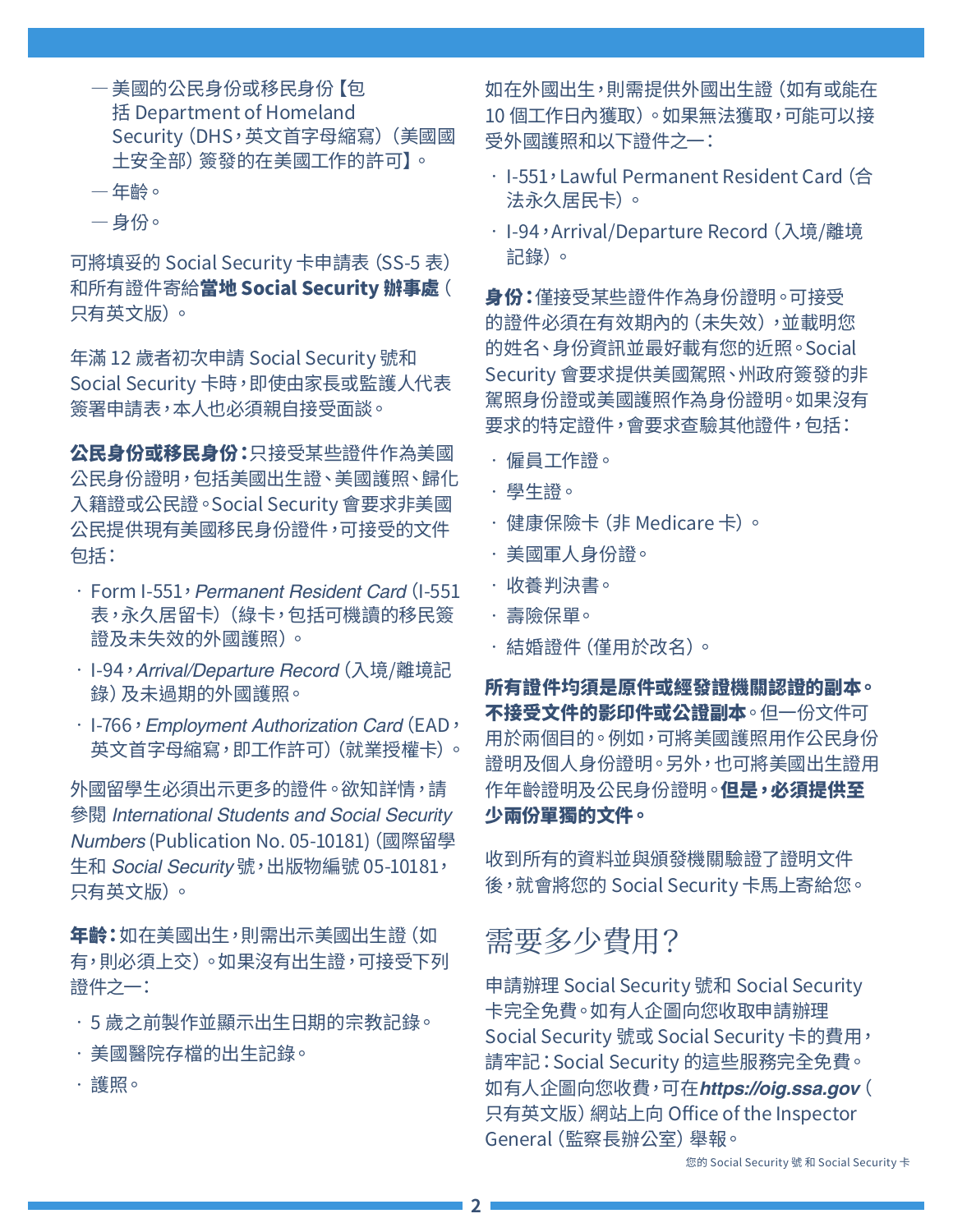# <span id="page-2-0"></span>是否有不同種類的 Social Security 卡?

一共發放三種 Social Security 卡。所有 Social Security 卡均載明持卡人的姓名和 Social Security 號。

- 第一種卡僅顯示姓名和 Social Security 號,持 卡人可不受限制地工作。這種卡發給:
	- 美國公民。
	- 合法永久居民。
- 第二種卡載明持卡人的姓名和 Social Security 號,並註明「VALID FOR WORK ONLY WITH DHS AUTHORIZATION」(就業須有獲國土安 全部許可)。這種卡發給合法臨時進入美國並 持有國土安全部工作許可(DHS)證者。
- 第三種卡載明持卡人的姓名和 Social Security 號,並註明「NOT VALID FOR EMPLOYMENT」 (不得用於就業)。這種卡發給符合以下條件之 一的其他國家/地區入境者:
	- 合法進入美國,沒有 DHS 發放的許可證, 但出於正當的非工作理由而需要 Social Security 號。
	- 因聯邦法律規定必須有 Social Security 號 才能獲得福利或服務而需要。

#### 如何給孩子申請 Social Security 號?

孩子出生後就應立即申請 Social Security 號。可 在申請孩子的出生證時一起申請 Social Security 號。簽發出生證的州政府機關會將孩子的資訊告 訴我們,之後會將孩子的 Social Security 卡寄給 您。

另外,也可過段時間到任何 Social Security 辦事 處申請。如果不立即申請,以後申請時則須提供 孩子年齡、個人身份和美國公民身份的證件。必 須遞交可證明您與孩子之間關係或對孩子所承 擔責任的證明,還須提供您的個人身份證明。我

們必須核實孩子的出生記錄,發卡所需時間最長 可能因此而長達 12 週。核實出生記錄時,Social Security 將與出生記錄的簽發機關聯絡。

**收養:**可在收養手續完成之前給被收養的孩子 發一個 Social Security 號,但最好還是等辦 完收養手續後再申請。辦完收養手續後,可用 孩子的新名申請 Social Security 號。在辦理收 養手續期間,如因稅務目的而希望利用孩子扣 稅,請向 Internal Revenue Service 索取 [Form](https://www.irs.gov/pub/irs-pdf/fw7a.pdf)  W-7A, Application for Taxpayer Identification *[Number for Pending U.S. Adoptions](https://www.irs.gov/pub/irs-pdf/fw7a.pdf)*(W-7A 表, 美國待收養者納稅人識別號申請)。欲知詳情, 請參閱 *[Social Security Numbers for Children](https://www.ssa.gov/pubs/EN-05-10023.pdf)* [\(Publication No. 05-10023\)\(](https://www.ssa.gov/pubs/EN-05-10023.pdf)孩子的 *Social Security* 號碼,出版物編號 05-10023, 只有英文版)。

## 如何處理改名?

如因結婚、離婚、法庭判令或任何其他原因而合法 改名,則需通知 Social Security 以領取新卡。如 有工作,還需要告知僱主。改名後如不告知,可能 造成以下後果:

- 退稅延遲。
- 無法將工資資訊正確記入 Social Security 記 錄,您未來的 Social Security 福利金額可能因 此而減少。

如需更改 Social Security 卡上的姓名,必須遞交 合法改名的證件。可接受作為合法改名證件的文 件包括:

- 結婚證。
- 離婚判令。
- 載有改名後的歸化入籍證。
- 法庭改名判令。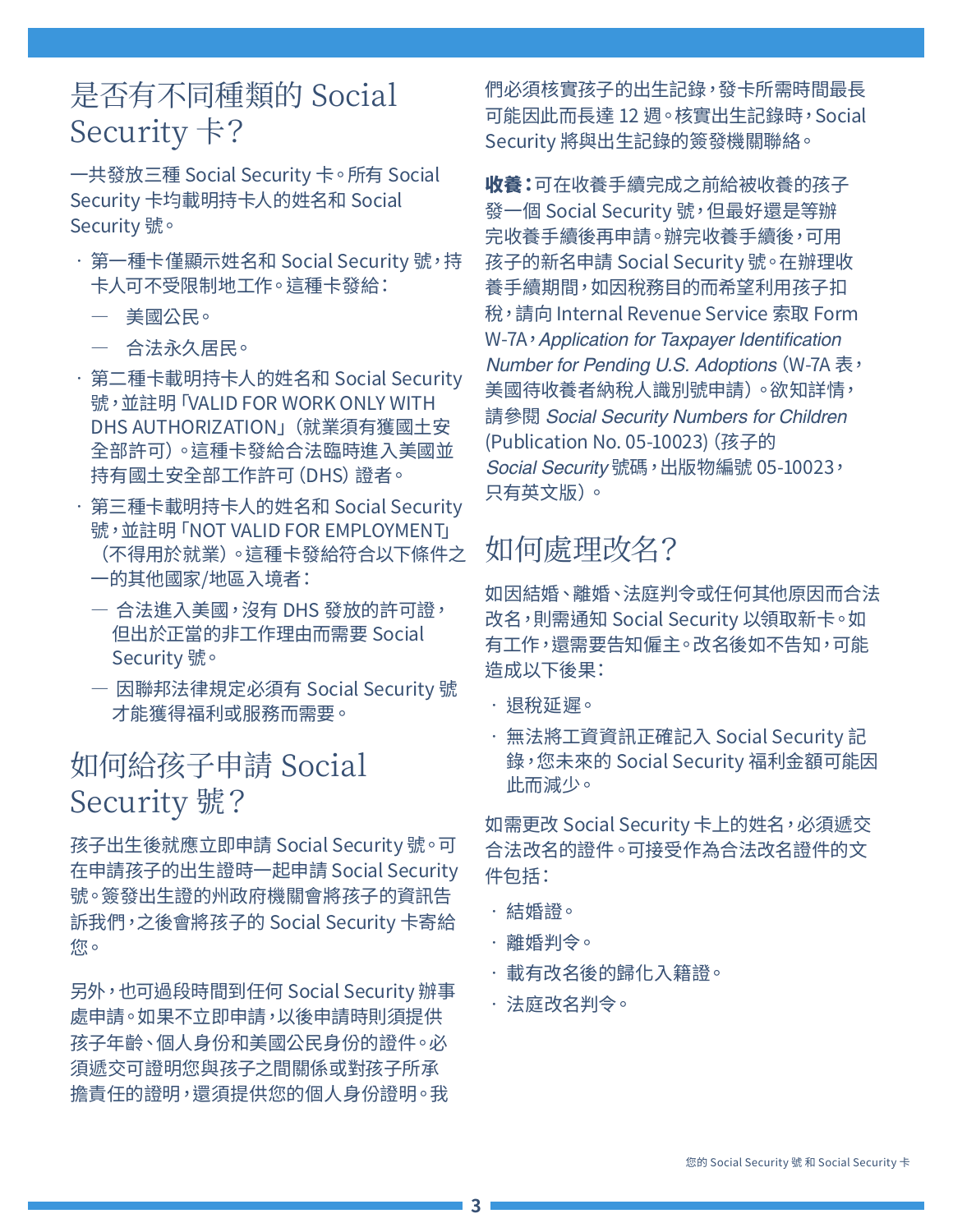<span id="page-3-0"></span>如遞交的合法改名證明文件未提供足夠的資訊, 導致無法在檔案中確認您的身份,或您改名是在 2 年前(未滿 18 歲者為 4 年前),則必須向遞交使用 舊名的身份證件(即檔案中有記載)。可接受使用 舊名的已失效身份證件。

如沒有使用舊名的身份證件,可能可以接受使用 新名的未失效身份證件,前提是能在檔案中妥當 地證實您的身份。

新卡的號碼與舊卡相同,但會使用新名。

#### 如何確保我的檔案記錄準確?

僱主每年都會發送一份您的 W-2 表(工資和稅 單)副本。會將 W-2 表所載您的姓名和 Social Security 號與存檔資訊比較,並將 W-2 表所載收 入記入您的 Social Security 檔案記錄。

您 Social Security 卡所載姓名和 Social Security 號必須與僱主的工資名冊記錄和 W-2 表一致,以 便在檔案中記錄您的收入。您有責任保證 Social Security 的檔案記錄與您僱主的記錄一致。如果 Social Security 卡上所載姓名或號碼不正確,請 聯絡任何 Social Security 辦事處進行更正。請檢 查 W-2 表以確保僱主的記錄正確,如不正確,應向 僱主提供準確的資訊。

可用個人 *my* Social Security 賬戶 查看收入記錄。要查看收入,請造訪 *[www.ssa.gov/myaccount](https://www.ssa.gov/myaccount)* (只有英文版) 並建立一個賬戶。

#### 移民身份或公民身份發生變化 時應該怎麼辦?

如您的移民身份發生變化或您成為美國公民,應 告知 Social Security,以便更新您的檔案。要更 正您的移民身份或公民身份,需要遞交新移民身 份或公民身份的證件。發新卡和補發卡時,僅接 受特定的文件作為公民身份證明。這些文件包括

美國出生證、歸化入籍證或公民證。如非美國公 民,Social Security 會要求提供現有的有效移民 身份證件。

#### Social Security 卡遺失或失竊 時應怎麼辦?

您或您孩子的 Social Security 卡遺失或失竊後, 可免費補辦。但是,持卡人一年內最多可補辦三張 卡,一生最多可補辦 10 張卡。合法改名和其他例 外情形不佔用前述次數限制。例如,因非公民身份 發生變化而需更換新卡時,不會佔用前述次數限 制。如能證明需要補卡以避免陷入嚴重困境,則次 數限制不適用。

要補領 Social Security 卡,必須提供個人身份證 明。另外,如檔案中沒有年齡證件和美國公民身份 證件,還須提供這些證件。

補領的新卡號碼與舊卡相同。

要補領 Social Security 卡,需要:

- 填寫 *[Application for a Social Security Card](https://www.ssa.gov/forms/ss-5.pdf)* (*Social Security*卡申請表, 只有英文版)。
- 遞交未失效的身份證件原件,其中需載明身份 資訊,最好還帶有近照.
- 如在美國境外出生而最初領卡時並未遞交公民 身份證明,則須遞交美國公民身份證件。
- 非美國公民須提供現有合法非公民身份 的證據。

#### 如是美國公民,則可在

[www.ssa.gov/myaccount](https://www.ssa.gov/myaccount ) (只有英文版) 網站 上用免費的個人 *my* [Social Security](https://www.ssa.gov/myaccount/) 賬戶線上申 請補發卡。請造訪 *[www.ssa.gov/ssnumber](https://www.ssa.gov/ssnumber)*(只 有英文版),以獲取參與州名單和其他要求。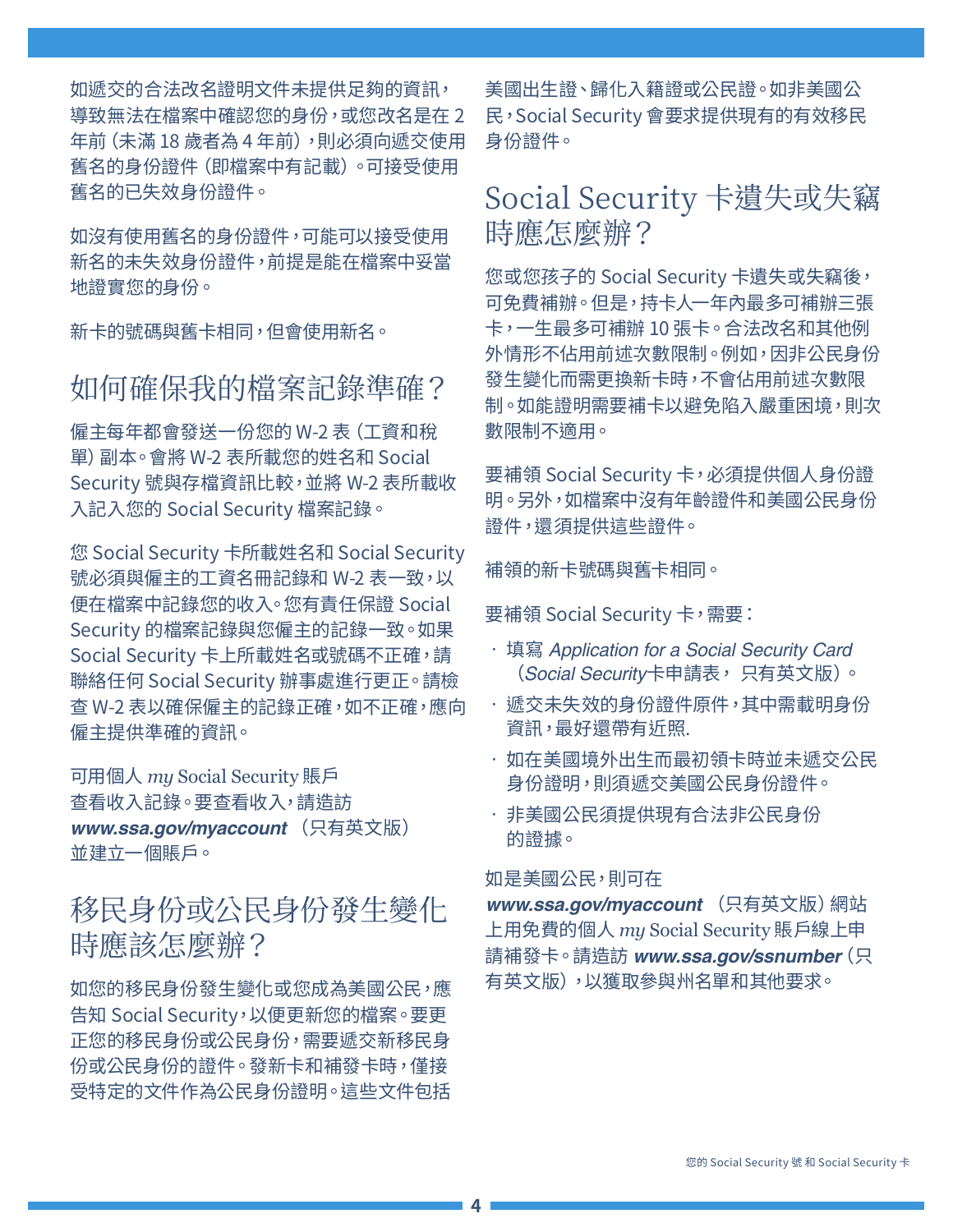# <span id="page-4-0"></span>如何保護 Social Security 號?

Social Security 號應作為保密資訊,不必要時不 要洩露。應將自己的 Social Security 卡連同其他 重要文件存放在安全的地方,除非需要向僱主或 服務提供者出示,否則不要隨身攜帶。

已實施幾項措施用於防止您的 Social Security 號 被濫用。例如,對於以 Social Security 卡遺失或 失竊為由申請補卡者或申請改卡者,會要求提供 並詳細檢查身份證明。這麼做的一個原因就是要 防止有人以欺詐手段取得 Social Security 號來用 於冒充他人。除下列情形外,Social Security 檔案 記錄嚴格保密:

- 法律要求必須向其他政府機構披露資訊。
- 因開展 Social Security 或其他政府健康或福 利計劃的事務而需要您的資訊。

在向他人提供 Social Security 號及 Social Security 卡時,應非常謹慎,以防遭到濫用。即使 有人直接要求您提供,是否提供也純屬自願。如有 人要求您提供,應提出下列問題:

- 為什麼需要您的 Social Security 號?
- 他們會如何使用您的 Social Security 號?
- 如果拒絕提供,會有什麼後果?
- 有什麼法律要求提供?

上述問題的答案有助確定是否要提供 Social Security 號,但是,如果不確定,在確認需要之 前,不要提供 Social Security 號。

#### 聯絡 Social Security

有幾種方法可以聯絡我們,包括線上、電話和親自 上門。我們可解答您的疑問,為您提供服務。85 多 年來,Social Security 在千百萬人的各個人生階 段提供福利和財務保障,協助保障他們的今天和 明天。

#### 造訪我們的網站

要辦理 Social Security 相關事務, 造訪 *[www.ssa.gov](https://www.ssa.gov)* (只有英文版)網站最方便,可隨 時隨地辦理很多事情。

- 申請 [Extra Help\(額外補助\)支付 Medicare 處](https://www.ssa.gov/i1020/) [方藥計劃的費用。](https://www.ssa.gov/i1020/)
- 申領大多數種類的[福利。](https://www.socialsecurity.gov/applyforbenefits)
- 查找各[種出版物](https://www.ssa.gov/pubs/)。
- 獲[取常見問題解答](https://faq.ssa.gov/)。

建立 *my* [Social Security](https://www.socialsecurity.gov/myaccount/) 帳戶後,還可以做更 多事情。

- 查閱 *[Social Security Statement](https://www.ssa.gov/myaccount/statement.html)*(社會安全收入 [明細表\)](https://www.ssa.gov/myaccount/statement.html)。
- 核[對收入](https://faq.ssa.gov/en-us/Topic/article/KA-01741)。
- 列印[福利證明函。](https://www.ssa.gov/myaccount/proof-of-benefits.html)
- 更改[直接存款](https://www.ssa.gov/myaccount/direct-deposit.html)資訊。
- 申[請換發 Medicare 卡。](https://faq.ssa.gov/en-us/Topic/article/KA-01735)
- • [補領 SSA-1099/1042S 表](https://www.ssa.gov/myaccount/replacement-SSA-1099.html)。
- 如果沒有任何資訊更改且所在州參與,則可申 請[換發 Social Security 卡](https://www.ssa.gov/myaccount/replacement-card.html)。

有些服務僅以英語提供。為了方便您辦理 Social Security 事務,當您光臨 Social Security 辦事處 時,可透過電話或現場提供免費的口譯服務。